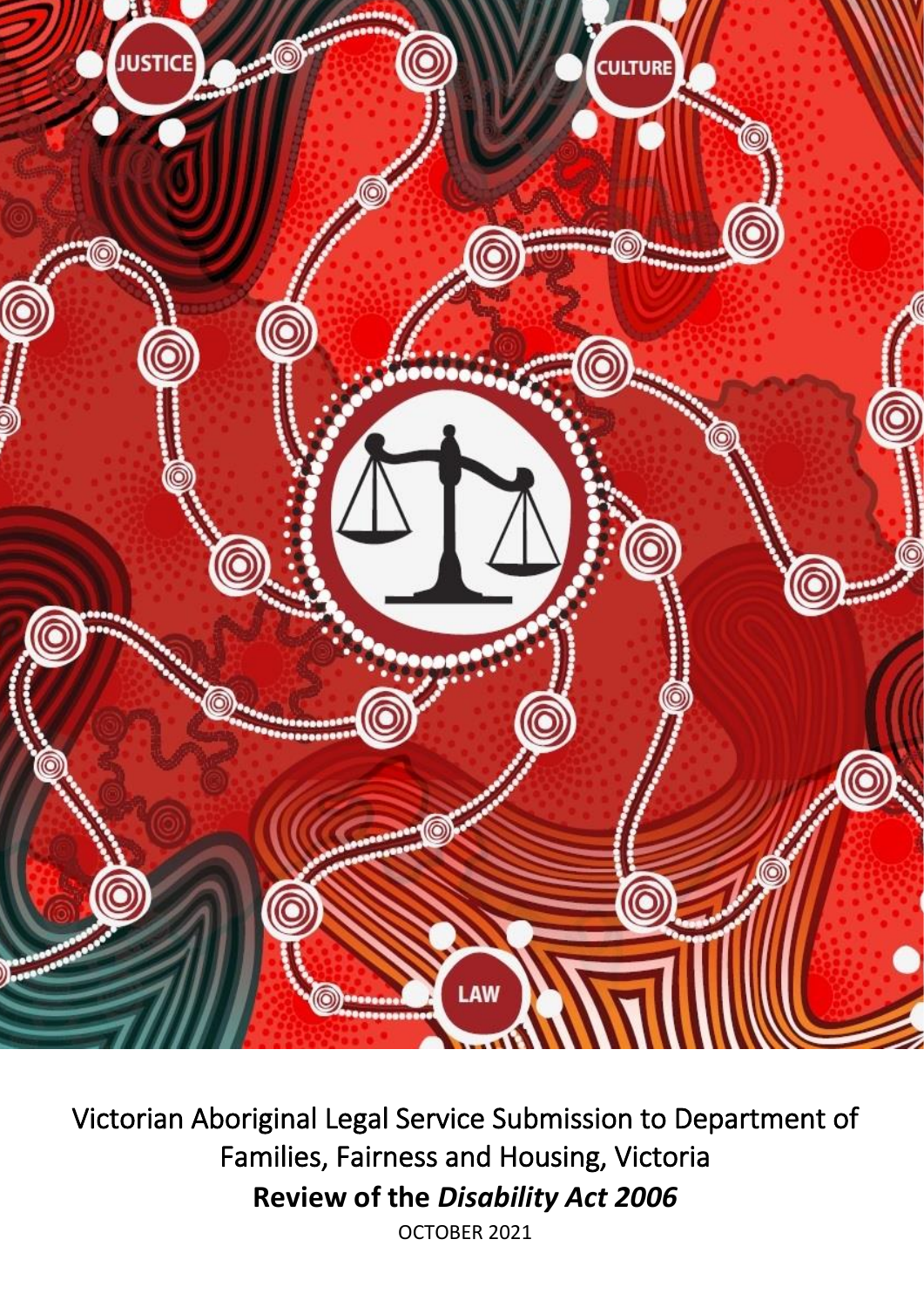# Contents

| Improving Upon and Supporting the Principles in the Act and Aboriginal Disability Advocacy  6 |  |
|-----------------------------------------------------------------------------------------------|--|
|                                                                                               |  |
|                                                                                               |  |
|                                                                                               |  |

**D** 

**Contact:** Andreea Lachsz, Head of Policy, Communications and Strategy alachsz@vals.org.au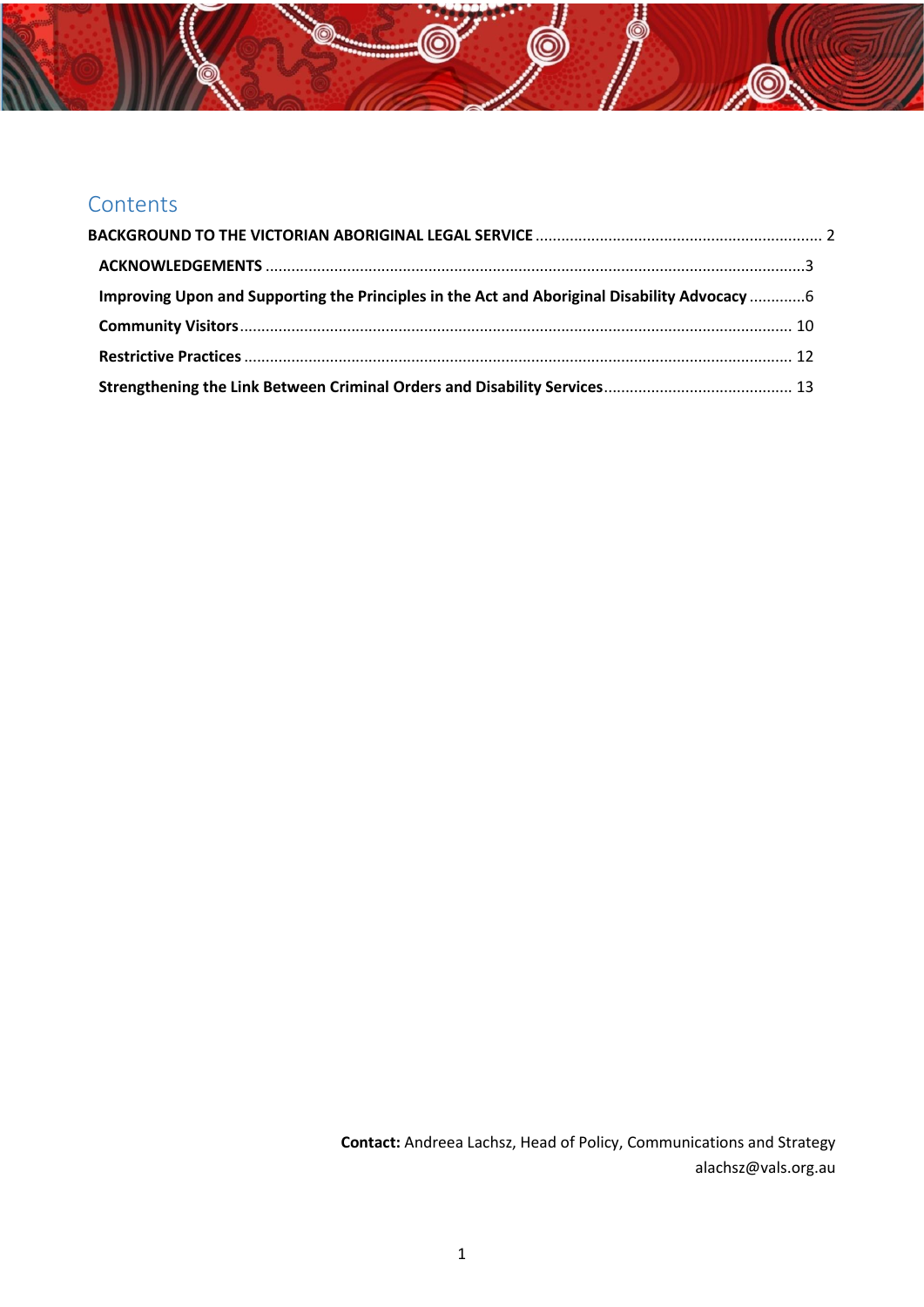## <span id="page-2-0"></span>**BACKGROUND TO THE VICTORIAN ABORIGINAL LEGAL SERVICE**

The Victorian Aboriginal Legal Service (**VALS**) is an Aboriginal Community Controlled Organisation (**ACCO**). VALS was established in 1973 to provide culturally safe legal and community justice services to Aboriginal and/or Torres Strait Islander people across Victoria.<sup>1</sup> VALS' vision is to ensure that Aboriginal people in Victoria are treated equally before the law; our human rights are respected; and we have the choice to live a life of the quality we wish.

### **Legal Services**

Our legal practice serves Aboriginal people of all ages and genders in the areas of criminal, family and civil law. We have also relaunched a dedicated youth justice service, Balit Ngulu. Our 24-hour criminal law service is backed up by the strong community-based role of our Client Service Officers(**CSO**s). CSOs are the first point of contact when an Aboriginal person is taken into custody, through to the finalisation of legal proceedings.

Our Criminal Law Practice provides legal assistance and representation for Aboriginal people involved in court proceedings. This includes bail applications; representation for legal defence; and assisting clients with pleading to charges and sentencing. This includes matters in the generalist and Koori courts. <sup>2</sup> Most clients have been exposed to family violence, poor mental health, homelessness and poverty. We aim to understand the underlying reasons that have led to the offending behaviour and equip prosecutors, magistrates and legal officers with knowledge of this. We support our clients to access support that can help to address the underlying reasons for offending and so reduce recidivism.

Our Civil and Human Rights Practice provides advice and casework to Aboriginal people in areas, including infringements; tenancy; victims of crime; discrimination and human rights; Personal Safety Intervention Orders (PSIVO) matters; coronial inquests; consumer law issues; and Working With Children Check suspension or cancellation.<sup>3</sup>

Our Aboriginal Families Practice provides legal advice and representation to clients in family law and child protection matters.<sup>4</sup> We aim to ensure that families can remain together and children are kept safe. We are consistent advocates for compliance with the Aboriginal Child Placement Principle in situations where children are removed from their parents' care.

Our Specialist Legal and Litigation Practice (Wirraway) legal advice and representation in civil litigation matters against government authorities. This includes for claims involving excessive force or unlawful detention; police complaints; prisoners' rights issues; and coronial inquests (including deaths in custody).<sup>5</sup>

<sup>&</sup>lt;sup>1</sup> The term "Aboriginal" is used throughout this submission to refer to Aboriginal and/or Torres Strait Islander people.

<sup>2</sup> In 2019-2020, VALS provided legal services in relation to 1,873 criminal law matters. In 2020-2021, VALS has provided legal services in relation to 805 criminal law matters (as of 19 March 2021).

<sup>&</sup>lt;sup>3</sup> In 2019-2020, VALS provided legal services in relation to 827 civil law matters. In 2020-2021, VVALS has provided legal services in relation to 450 civil law matters (as of 19 March 2021).

<sup>4</sup> In 2019-2020, VALS provided legal services in relation to 835 family law and/or child protection matters. In 2020-2021, VALS has provided legal services in relation to 788 family law and/or child protection matters (as of 19 March 2021).

<sup>&</sup>lt;sup>5</sup> In 2019-2020, VALS Wirraway provided legal services in relation to 2 legal matters. In 2020-2021, VALS Wirraway has provided legal services in relation to 53 legal matters (as of 19 March 2021).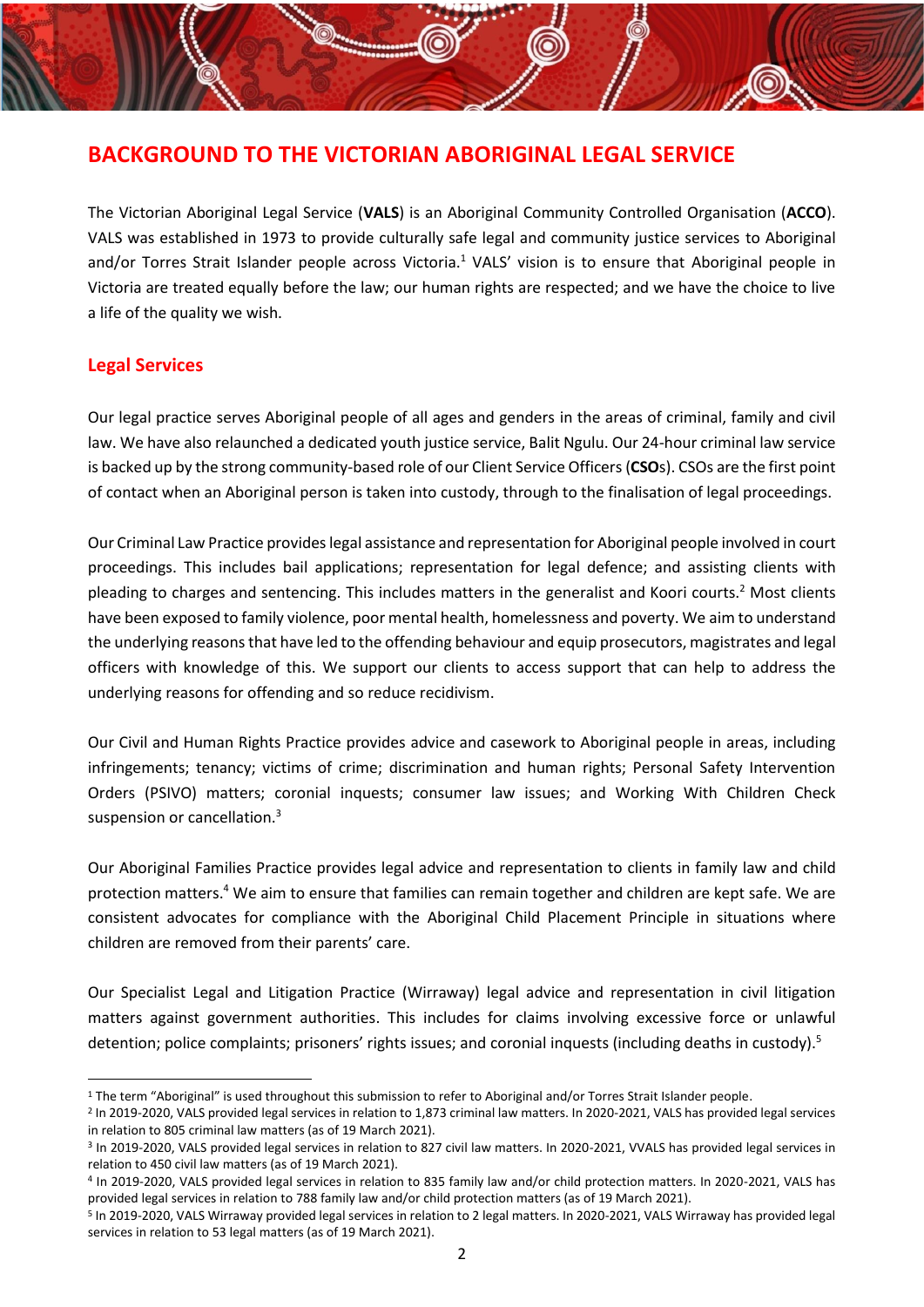

VALS operates a Custody Notification System (CNS). The Crimes Act 1958<sup>6</sup> requires that Victoria Police notify VALS within 1 hour of an Aboriginal person being taken into police custody in Victoria.<sup>7</sup> Once a notification is received, VALS contacts the relevant police station to conduct a welfare check and facilitate access to legal advice if required.

The Community Justice Programs Team also operates the following programs:

- Family Violence Client Support Program<sup>8</sup>
- Community Legal Education
- Victoria Police Electronic Referral System (V-PeR)<sup>9</sup>
- Regional Client Service Officers
- Baggarrook Women's Transitional Housing program<sup>10</sup>

#### **Policy, Research and Advocacy**

VALS informs and drives system change initiatives to improve justice outcomes for Aboriginal people in Victoria. VALS works closely with fellow members of the Aboriginal Justice Caucus and ACCOs in Victoria, as well as other key stakeholders within the justice and human rights sectors.

## <span id="page-3-0"></span>**ACKNOWLEDGEMENTS**

VALS pays our deepest respect to traditional owners across Victoria, in particular, to all Elders past, present and future. We also acknowledge all Aboriginal and Torres Strait Islander people in Victoria and pay respect to the knowledge, cultures and continued history of all Aboriginal and Torres Strait Islander Nations.

We also acknowledge the following staff members who collaborated to prepare this submission:

- Dr. Matthew Witbrodt, Policy, Research and Advocacy Officer
- Andreea Lachsz, Head of Policy, Communications and Strategy
- Anna Potter, Civil Lawyer and Your Story Disability Legal Support

<sup>6</sup> Ss. 464AAB and 464FA, Crimes Act 1958 (Vic).

<sup>7</sup> In 2019-2020, VALS CNS handled 13,426 custodial notifications. In 2020-2021, VALS CNS has handled 8,366 custodial notifications (as of 19 March 2021).

<sup>8</sup> VALS has three Family Violence Client Support Officers (FVCSOs) who support clients throughout their family law or civil law matter, providing holistic support to limit re-traumatisation to the client and provide appropriate referrals to access local community support programs and emergency relief monies.

<sup>9</sup> The Victoria Police Electronic Referral (V-PeR) program involves a partnership between VALS and Victoria Police to support Aboriginal people across Victoria to access culturally appropriate services. Individuals are referred to VALS once they are in contact with police, and VALS provides support to that person to access appropriate services, including in relation to drug and alcohol, housing and homelessness, disability support, mental health support.

<sup>&</sup>lt;sup>10</sup> The Baggarrook Women's Transitional Housing program provides post-release support and culturally safe housing for six Aboriginal women to support their transition back to the community. The program is a partnership between VALS, Aboriginal Housing Victoria and Corrections Victoria.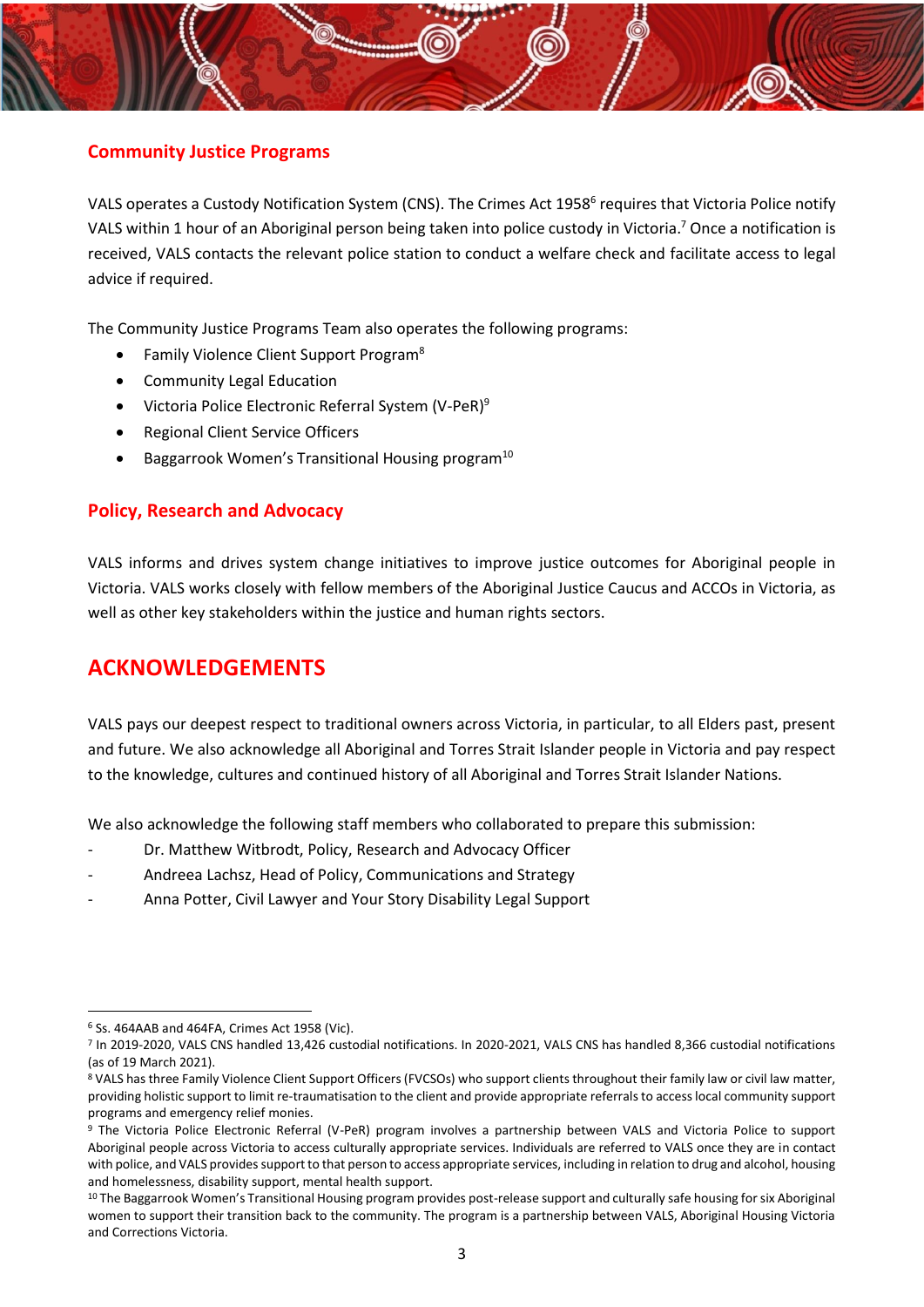## **EXECUTIVE SUMMARY**

VALS welcomes the opportunity to make a submission to the Department of Families, Fairness and Housing review of the *Disability Act 2006*. This submission provides feedback on specific questions identified within the *Review of the Disability Act 2006: Consultation Paper Summary* (**CP**) that fall within the expertise of VALS, including:

- Improving upon and supporting the principles in the Act and Aboriginal disability advocacy (Questions 3, 4, 5 and 20)
- Community Visitors (Questions 21 and 23)
- Strengthening the authorisation model on restrictive practices (Question 29)
- Strengthening the link between criminal orders and disability services (Questions 34 and 6)

## **SUMMARY OF RECOMMENDATIONS**

**Recommendation 1.** *The Disability Act 2006* should be amended to explicitly recognise the legal status and distinctiveness of Indigenous peoples in Victoria.

**Recommendation 2.** The text of the *Disability Act 2006* should be amended to ensure that the term 'Indigenous' is capitalised throughout the entirety of the Act.

**Recommendation 3.** The principles enumerated in s5 of the *Disability Act 2006* should be amended to include recognition of the right to self-determination of Indigenous peoples in Victoria.

**Recommendation 4.** The existing provisions of the *Disability Act 2006* should be amended to further support Aboriginal disability advocacy by:

- Including further mechanisms in provisions, consistent with the right of Aboriginal peoples' to free, prior and informed consent in Article 19 of the *United Nations Declaration on the Rights of Indigenous Peoples*;
- Including further mechanisms in provisions, consistent with the right to participate in decisionmaking processes affecting the rights of Aboriginal persons in Article 18 of the *United Nations Declaration on the Rights of Indigenous Peoples*;
- Including provisions recognising Indigenous data sovereignty and Indigenous data governance.

**Recommendation 5**. s8 of the *Disability Act 2006* should be amended to require the Secretary to engage in consultations with Aboriginal communities or ACCOs when determining priorities for policy development, resource allocation and service provision, as well as strategies undertaken to promote awareness and understanding of disability, affecting Aboriginal persons with disability in Victoria.

**Recommendation 6**. s12(3)(b) of the *Disability Act 2006* should be amended to explicitly require a member of the Aboriginal community with lived experience, vested interest and/or expertise in the delivery of disability services and programs to Aboriginal members of the Victorian community to be a member of the Victorian Disability Advisory Council.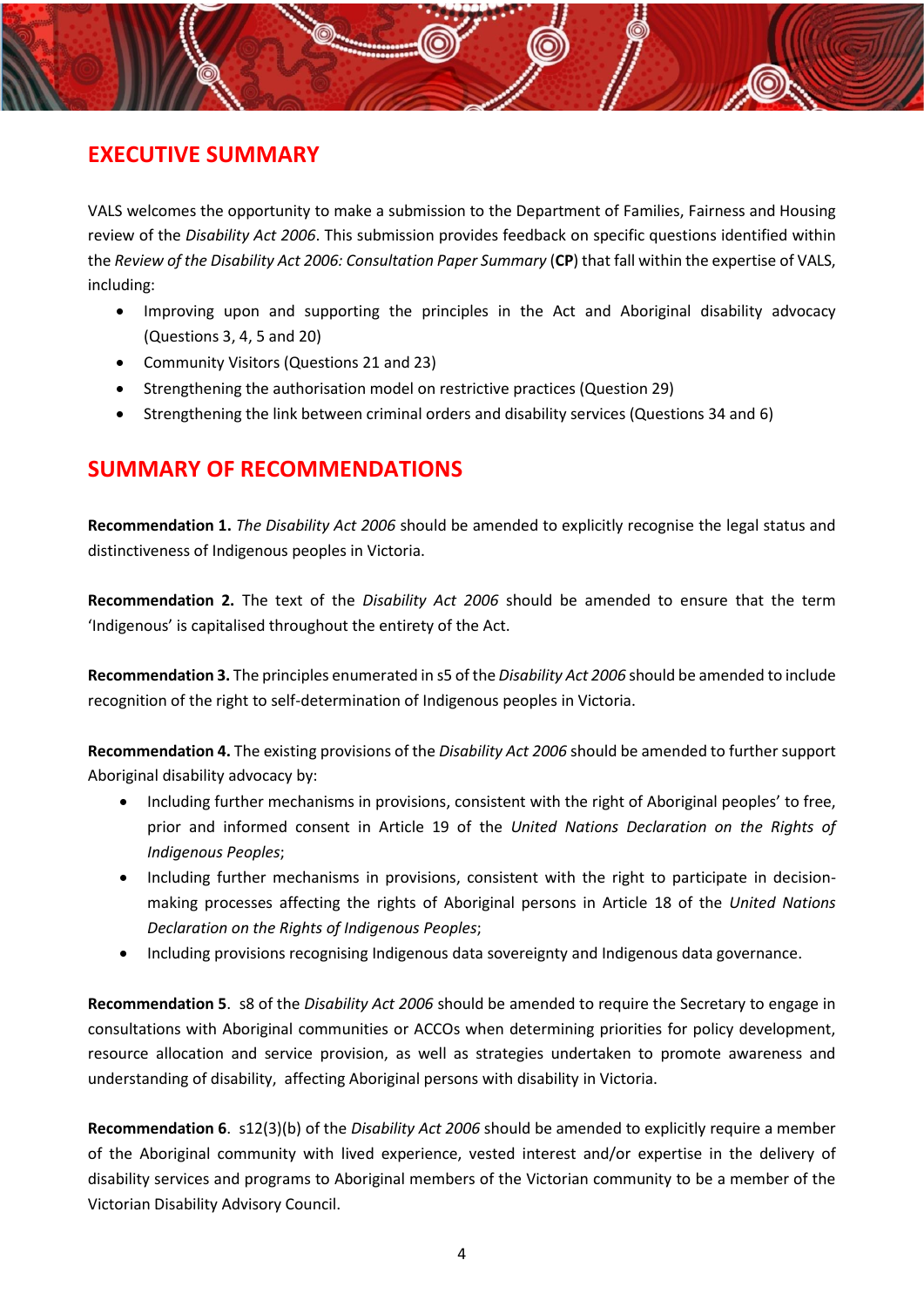**Recommendation 7.** s28 of the *Disability Act 2006* should be amended to require that Aboriginal Community Visitors be appointed to perform oversight and reporting functions in relation to Aboriginal persons with disability, at residential services settings and NDIS dwellings.

**Recommendation 8.** The Department should engage in transparent, inclusive and robust consultations with Aboriginal communities and organisations, such as VALS, to ensure that Community Visitor operations, policies, frameworks and governance are culturally appropriate and safe for Aboriginal people.

**Recommendation 9.** The functions performed by Community Visitors should be culturally appropriate for Aboriginal people. The monitoring and reporting performed by Community Visitors should take into account:

- the legacy and ongoing impacts of colonisation;
- the fact that Aboriginal perspectives of what constitutes torture, or cruel, inhuman or degrading treatment or punishment may diverge from that of non-Aboriginal people;
- the fact that the long-term impact of torture and ill-treatment can be shaped by the survivors' culture and the historic-political context of the ill-treatment (including the history of colonisation); and
- Systemic racism.

**Recommendation 10.** In the event that the Community Visitor Program is designated as a body within Victoria's National Preventive Mechanism, its powers, privileges and responsibilities must comply with obligations under OPCAT.

**Recommendation 11.** The restrictive practices regulated by the *Disability Act 2006* should include seclusion, chemical restraint, mechanical restraint, physical restraint, environmental restraint, psycho-social restraint and consequence driven practices, consistent with *the National Framework for Reducing the Use of Restrictive Practices in the Disability Service Sector.*

**Recommendation 12.** The *Disability Act 2006* should include distinct provisions to ensure that restrictive practices used against Aboriginal persons adhere to trauma-informed and culturally-appropriate guidelines, developed in consultation with Aboriginal communities and ACCOs, in a manner consistent with the right to free, prior and informed consent in Article 19 of the *United Nations Declaration on the Rights of Indigenous Peoples*.

**Recommendation 13.** Any authorisation of the use of restrictive practices must take into account

- the legacy and ongoing impacts of colonisation;
- the fact that Aboriginal perspectives of what constitutes torture, or cruel, inhuman or degrading treatment or punishment may diverge from that of non-Aboriginal people;
- the fact that the long-term impact of torture and ill-treatment can be shaped by the survivors' culture and the historic-political context of the ill-treatment (including the history of colonisation); and
- Systemic racism.

**Recommendation 14.** The definition of 'disability' in the *Disability Act 2006* should be modelled after the definition provided in the *Equal Opportunity Act 2010* to ensure the provision of forensic disability services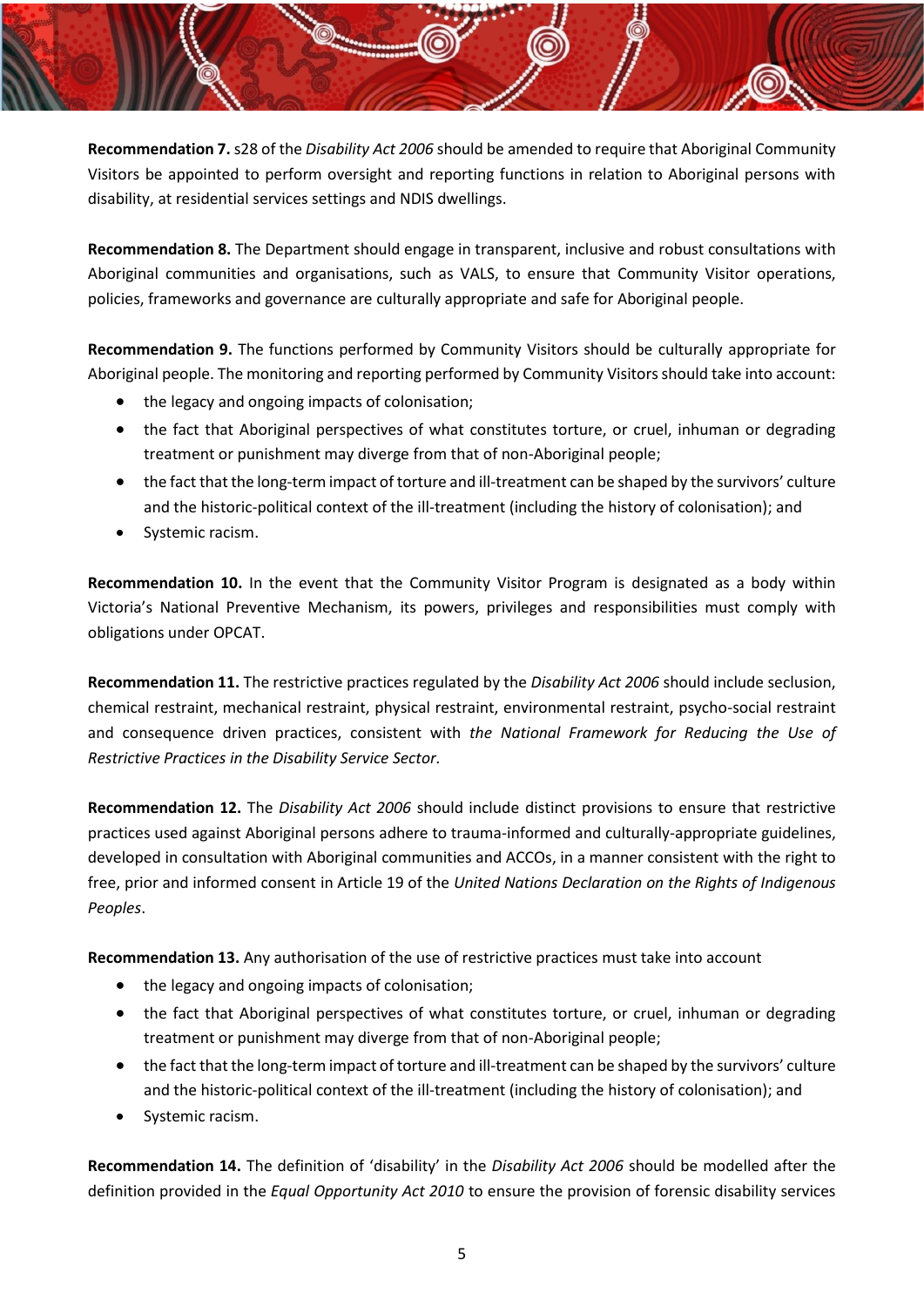

to persons with cognitive impairment, psychiatric impairment, psychosocial impairment and other disabilities that are not allocated funding, supports or services under the current NDIS framework.

**Recommendation 15.** The definition of 'intellectual disability' in the *Disability Act 2006* should be amended to:

- Reflect a disability or mental impairment affecting intellectual functioning and adaptive functioning; and
- Eliminate the need for the disability to manifest before the age of 18 years.

## **DETAILED SUBMISSIONS**

### <span id="page-6-0"></span>Improving Upon and Supporting the Principles in the Act and Aboriginal Disability Advocacy

The section addresses the principles within the *Disability Act 2006* and Aboriginal advocacy; issues raised in Questions 3, 4, 5 and 20 of the CP:

- *3. How could we improve the principles in the Act?*
- *4. What mechanisms do we need to support the principles in the Act?*
- *5. How could the Act support disability advocacy?*
- *20. How could we improve the membership requirements for the Victorian Disability Advisory Council?*

#### **Explicit Recognition of the Legal Status and Distinctiveness of Indigenous peoples in Victoria**

The *Disability Act 2006*, in its current form, fails to properly address Aboriginal rights or interests within its text. Indigenous people are referred to only twice in the Act, once in the principles ("Disability services and regulated disability services should… have regard for any potential increased disadvantage which may be experienced by persons with a disability as a result of their gender, language, cultural or [I]ndigenous background or location") and once in relation to the Victorian Disability Advisory Council, whose members should "reflect the cultural and [I]ndigenous backgrounds of persons with a disability."

VALS notes that the term 'indigenous' is not capitalised on either occasion it is used within the Act, which is disrespectful to Aboriginal persons and communities within Victoria.

The failure to formally recognise the legal status and distinctiveness of Indigenous peoples in Australia has been criticised by international human rights bodies.<sup>11</sup> The omission of explicit recognition of Indigenous peoples in the wording of the current Act is, in and of itself, problematic.

<sup>&</sup>lt;sup>11</sup> United Nations Committee on the Elimination of Racial Discrimination. 'Concluding observations on the eighteenth to twentieth periodic reports of Australia' (2017). UN Doc. CERD/C/AUS/CO/18-20, at 19-20; United Nations Committee on the Elimination of Racial Discrimination. 'Concluding observations of the Committee on the Elimination of Racial Discrimination: Australia' (2010). UN Doc. CERD/C/AUS/CO/15-17 at 15; United Nations Committee on Economic, Social and Cultural Rights. 'Concluding Observations on the fifth periodic report of Australia' (2017). UN Doc. E/C.12/AUS/CO/5 at 16(a); United Nations Human Rights Committee. 'Concluding observations on the sixth periodic report of Australia' (2017). UN Doc. CCPR/C/AUS/CO/6 at 50(b).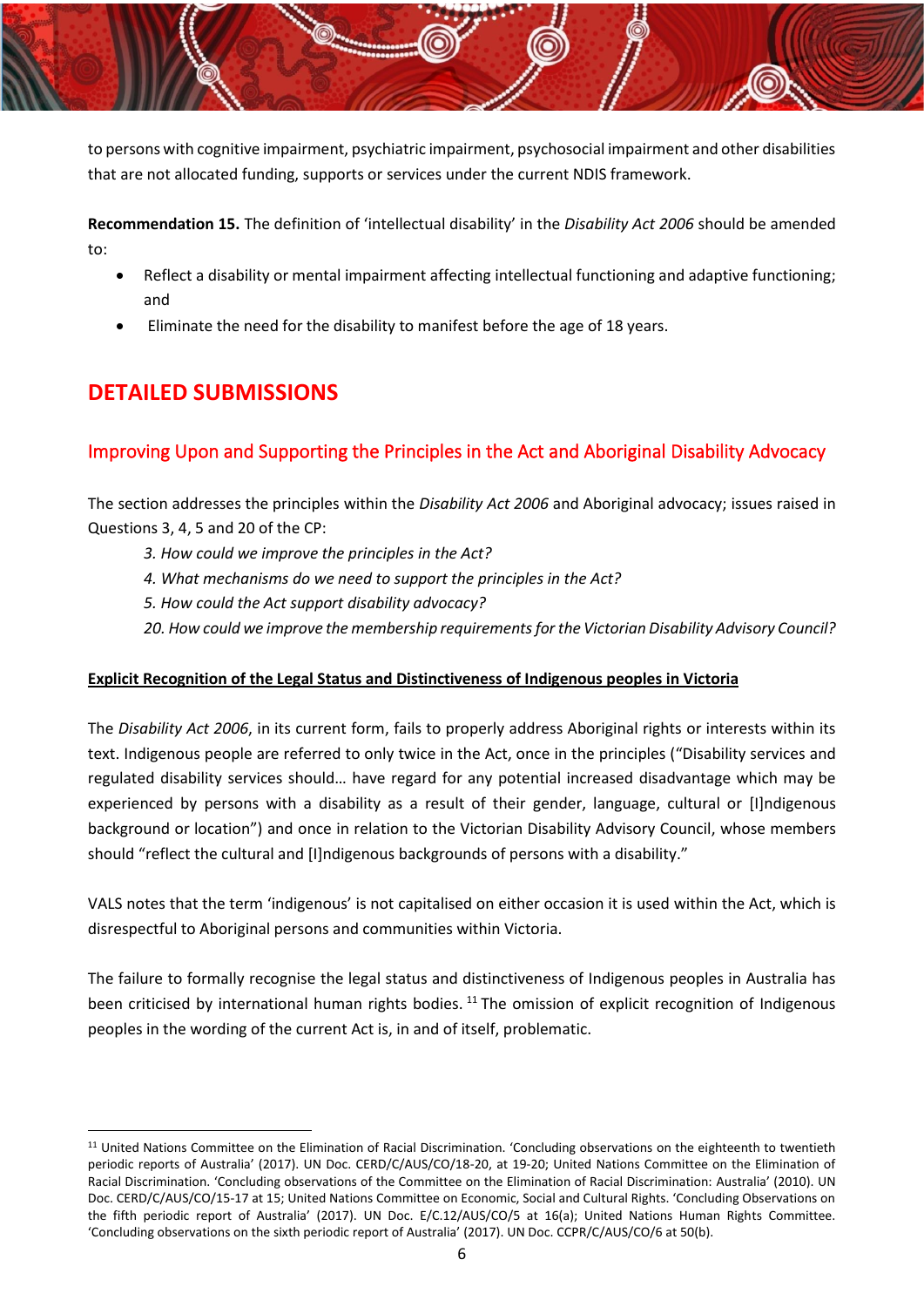#### **The Right to Self-Determination**

Similarly, the current Act fails to explicitly recognise the right to self-determination of Indigenous peoples. The Victorian Government has not only recognised the importance of the right to self-determination of Indigenous peoples in the Victorian Aboriginal Affairs Framework 2018-2023 (**VAAF**), <sup>12</sup> but has enshrined in legislation the need to advance and promote the right to self-determination of Indigenous peoples in the Victorian context. <sup>13</sup> The Principles of the *Disability Act 2006* should include a provision explicitly recognising the right to self-determination of Indigenous peoples in Victoria.

While the inclusion of specific references to Indigenous peoples of Victoria and the right to self-determination of Indigenous peoples in Victoria would improve upon the existing Principles of the *Disability Act 2006*, this should be accompanied by further revision and amendment of the Act itself.

#### **Free, Prior and Informed Consent & Participation in Decision-Making**

Provisions within the Act should be revised, in partnership and consultation with Aboriginal communities and Aboriginal Community Controlled Organisations (**ACCO**s), to specifically address disability services to Aboriginal persons with disability. This would accord further *de facto* recognition of the legal status and distinctiveness of Aboriginal peoples within Victoria.

For instance, the term '[I]ndigenous' appears for the first time in the Principles of the Act, providing that disability services and regulated disability services should have regard for 'any potential increased disadvantage' arising as a result of '[I]ndigenous background or location'.<sup>14</sup> The VAAF explicitly recognises that Aboriginal peoples and ACCOs possess the requisite expertise and knowledge about what is best for the Aboriginal people of Victoria.<sup>15</sup> The direct participation of ACCOs in decision-making processes is critical to ensuring that disadvantage experienced by Aboriginal people is addressed in a culturally-informed and culturally appropriate manner.

The *Disability Act 2006* would be further improved by the revision and amendment of provisions to reflect the right of Aboriginal peoples of Victoria to free, prior and informed consent (**FPIC**) in relation to administrative measures that affect them, in accordance with Article 19 of the *United Nations Declaration on the Rights of Indigenous Peoples* (**UNDRIP**). The *Disability Act 2006* should also be revised and amended to recognise the right of Aboriginal people to participate in decision-making processes affecting the rights and interests of Aboriginal persons with disability in Victoria, in a manner consistent with Article 18 of the UNDRIP.

Two examples of how the above could be accomplished in relation to the *Disability Act 2006* include the revision and amendment of s8 and s12 of the Act.

<sup>12</sup> Victoria State Government. *Victorian Aboriginal Affairs Framework 2018-2023*, pp. 22-24. Available at [https://www.firstpeoplesrelations.vic.gov.au/sites/default/files/2019-09/VAAF%20FINAL.pdf.](https://www.firstpeoplesrelations.vic.gov.au/sites/default/files/2019-09/VAAF%20FINAL.pdf)

<sup>13</sup> Preamble, s. 22 and s. 30(g) of *Advancing the Treaty Process with Aboriginal Victorians Act 2018.* <sup>14</sup> s. 5(3)(o) of the DA 2006.

<sup>15</sup> Victoria State Government. *Victorian Aboriginal Affairs Framework 2018-2023*, p. 22. Available at <https://www.firstpeoplesrelations.vic.gov.au/sites/default/files/2019-09/VAAF%20FINAL.pdf>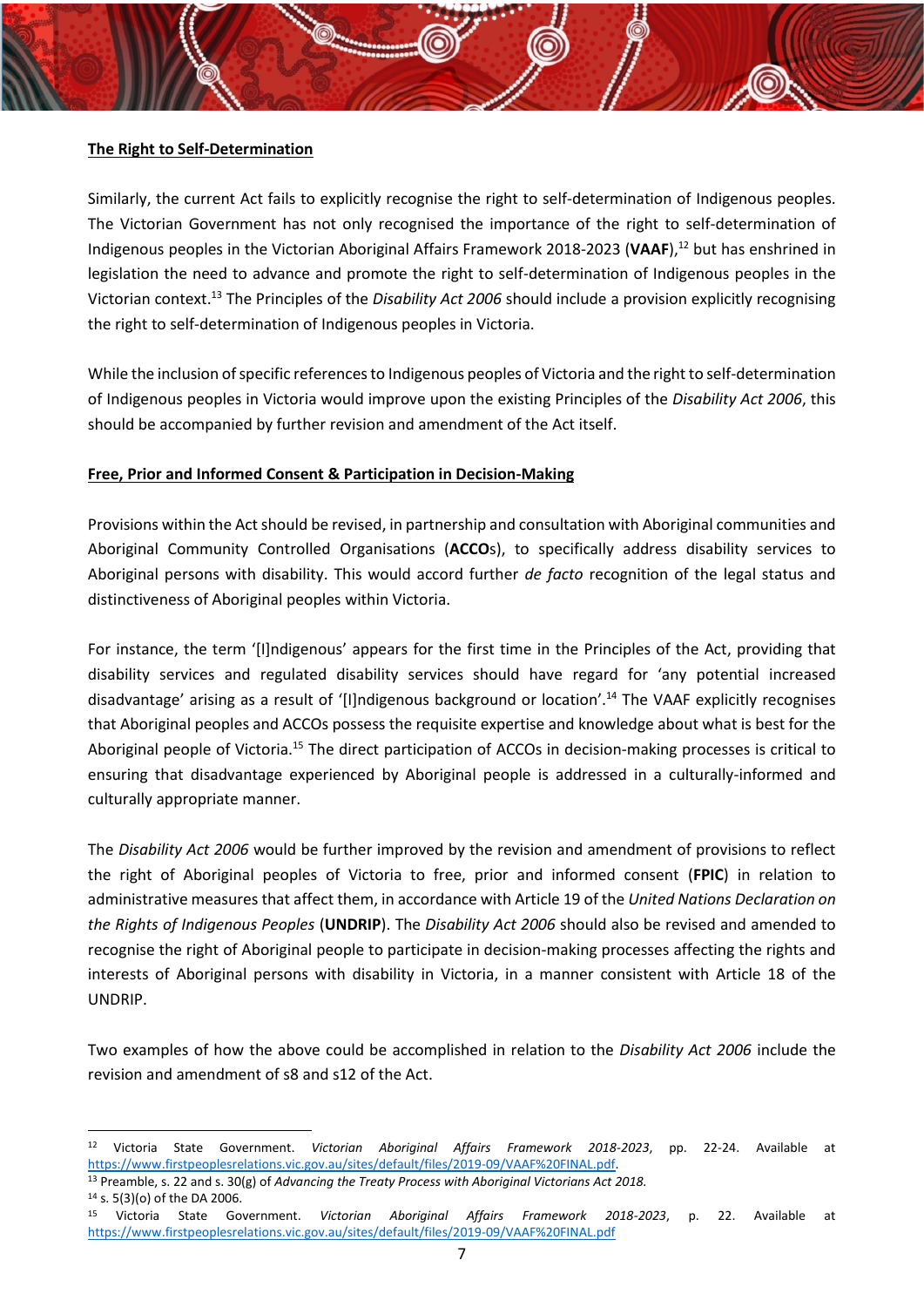The roles and functions of the Secretary are established in s8 of the *Disability Act 2006*. At present, there is no requirement for the Secretary to engage in consultations with Aboriginal communities or ACCOs when determining priorities for policy development, resource allocation and service provision, $^{16}$  or strategies undertaken to promote awareness and understanding of disability, $17$  affecting Aboriginal persons with disability in Victoria. One of the functions of the Secretary is to 'plan, develop, provide and fund or purchase comprehensive services, programs and initiatives for persons with a disability.'<sup>18</sup> For example, the inclusion of a requirement for the Secretary to meaningfully and effectively consult with ACCOs prior to developing and planning services, programs and initiatives affecting Aboriginal persons with disability would reflect FPIC.

Provisions governing the membership of the Victorian Disability Advisory Council (**VDAC**) in s12 of the *Disability Act 2006* should also be amended. The VDAC advises the Minister on policy, strategic planning and initiatives undertaken in respect of persons with disability, as well as undertaking community engagement activities. The section states that the "Minister must ensure that members of the Victorian Disability Advisory Council are appointed from persons who…*reflect* the cultural and [I]ndigenous backgrounds of persons with disability" [emphasis added].<sup>19</sup> In practice, the term 'reflect' in relation to Indigeneity simply refers to knowledge or experience, rather than identity. In light of the aforementioned expertise and knowledge possessed by members of Aboriginal communities in Victoria, the membership of the VDAC should explicitly include a member of the Aboriginal community with lived experience and/or expertise in the delivery of disability services and programs to Aboriginal members of the Victorian community.

Amendments to the *Disability Act 2006* would address multiple issues raised in the CP. The formal recognition of the right to participation in decision-making processes and the right to FPIC outlined above would bolster the existing Act in three key ways:

- The Act would include mechanisms reflective of the right to self-determination of Aboriginal peoples in Victoria if included in the Principles;
- The Act would include mechanisms to better ensure that Aboriginal disadvantage is appropriately addressed in practice; and
- The Act would enhance existing supports for Aboriginal disability advocacy generally.

#### **Indigenous Data Sovereignty and Indigenous Data Governance**

The *Disability Act 2006* could be further enhanced by recognising Indigenous data sovereignty and Indigenous data governance. The following key concepts relating to Indigenous data sovereignty were defined by consensus by delegates of the Indigenous Data Sovereignty Summit<sup>20</sup>:

- *Indigenous data*: 'In Australia, … refers to information or knowledge, in any format or medium, which is about and may affect Indigenous peoples both collectively and individually.'
- *Indigenous data sovereignty (IDS)*: 'refers to the right of Indigenous peoples to exercise ownership over Indigenous Data. Ownership of data can be expressed through the creation, collection, access, analysis, interpretation, management, dissemination and reuse of Indigenous Data.'

<sup>16</sup> s. 8(2)c) of the DA 2006.

<sup>17</sup> s. 8(2)(a) of the DA 2006.

<sup>18</sup> s. 8(1)(a) of the DA 2006.

<sup>19</sup> s.12(3)(b) of the DA 2006.

<sup>&</sup>lt;sup>20</sup> The Indigenous Data Sovereignty Summit was held in Canberra, ACT, on 20 June 2018.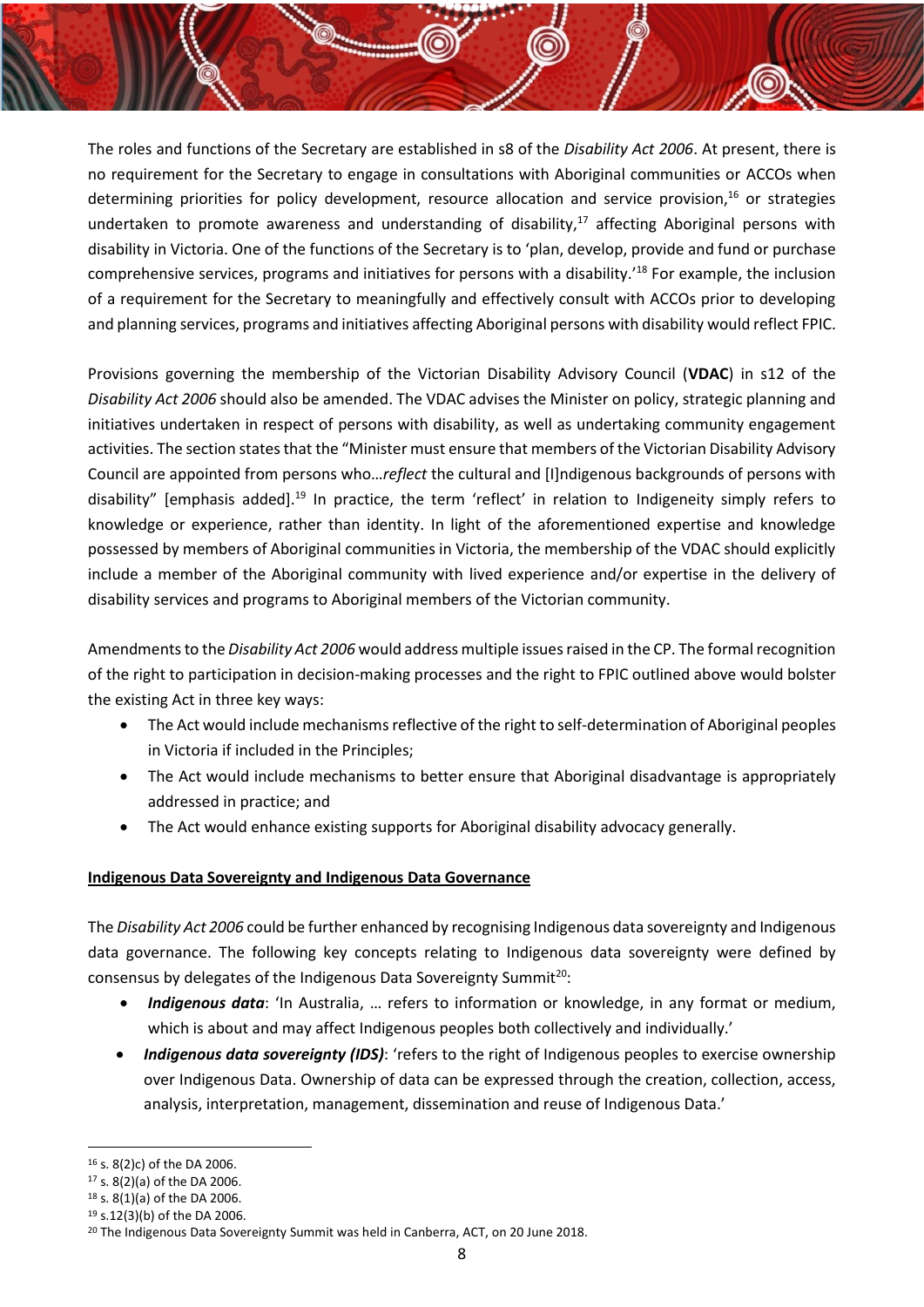• *Indigenous data governance (IDG)*: 'refers to the right of Indigenous Peoples to autonomously decide what, how and why Indigenous Data are collected, accessed and used. It ensures that data on or about Indigenous peoples reflects our priorities, values, cultures, worldviews and diversity.'<sup>21</sup>

The collection and analysis of data is recognised as an essential component of the functions performed by the Secretary to 'achieve the objectives and perform the functions specified in [the] Act.'22 The recognition of IDS and IDG in the *Disability Act 2006* would enhance the ability of Aboriginal communities and ACCOs to engage in Aboriginal disability advocacy by:

- Ensuring access to data collected by the Secretary concerning Aboriginal persons with disability to determine advocacy priorities; and
- Allowing for the meaningful participation of Aboriginal communities and ACCOs in the interpretation and analysis of the data, in a manner that reflects Aboriginal priorities, values and culture in Victoria.

**Recommendation 1.** *The Disability Act 2006* should be amended to explicitly recognise the legal status and distinctiveness of Indigenous peoples in Victoria.

**Recommendation 2.** The text of the *Disability Act 2006* should be amended to ensure that the term 'Indigenous' is capitalised throughout the entirety of the Act.

**Recommendation 3.** The principles enumerated in s5 of the *Disability Act 2006* should be amended to include recognition of the right to self-determination of Indigenous peoples in Victoria.

**Recommendation 4.** The existing provisions of the *Disability Act 2006* should be amended to further support Aboriginal disability advocacy by:

- Including further mechanisms in provisions, consistent with the right of Aboriginal peoples' to free, prior and informed consent in Article 19 of the *United Nations Declaration on the Rights of Indigenous Peoples*;
- Including further mechanisms in provisions, consistent with the right to participate in decisionmaking processes affecting the rights of Aboriginal persons in Article 18 of the *United Nations Declaration on the Rights of Indigenous Peoples*;
- Including provisions recognising Indigenous data sovereignty and Indigenous data governance.

**Recommendation 5**. s8 of the *Disability Act 2006* should be amended to require the Secretary to engage in consultations with Aboriginal communities or ACCOs when determining priorities for policy development, resource allocation and service provision, as well as strategies undertaken to promote awareness and understanding of disability, affecting Aboriginal persons with disability in Victoria.

**Recommendation 6**. s12(3)(b) of the *Disability Act 2006* should be amended to explicitly require a member of the Aboriginal community with lived experience, vested interest and/or expertise in the delivery of disability services and programs to Aboriginal members of the Victorian community to be a member of the Victorian Disability Advisory Council.

<sup>21</sup> *Indigenous Data Sovereignty, Communique*. Indigenous Data Sovereignty Summit. 20 June 2018, p. 1.

<sup>22</sup> s. 8(1)(c) of the DA 2006.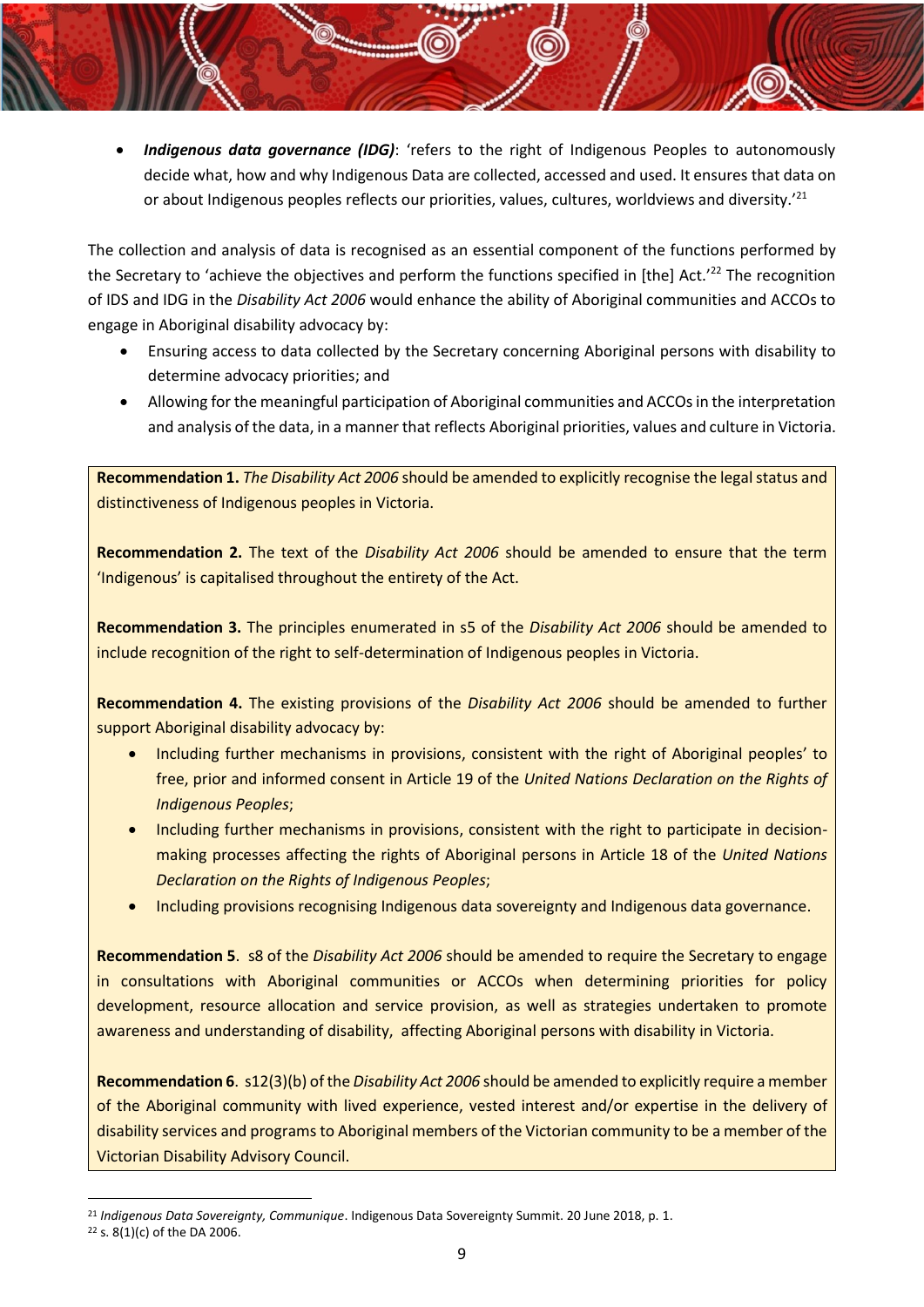### <span id="page-10-0"></span>Community Visitors

The responses provided in relation to Community Visitors address issues raised in Questions 21 and 23 of the CP concerning the role and powers of Community Visitors in the changed NDIS environment, and the underlying principles that should apply when conducting visits:

*21. What should the role and powers of community visitors be within the changed NDIS service environment?* 

*23. What principles should apply to the role of community visitors when conducting visits?*

Community Visitors are empowered to perform inquiries into abuse and neglect and the use of restrictive practices at premises where residential services are provided<sup>23</sup> and NDIS dwellings.<sup>24</sup> Issues concerning abuse and mistreatment of Aboriginal persons with disability in such circumstances is of considerable concern to VALS, particularly given intergenerational trauma, racism, disadvantage and use of force – both historical and contemporary – endured by Aboriginal people in Victoria.

#### **Roles, Powers and Principles**

It is crucial that any work concerning the expansion of the existing Community Visitor model under the provisions of the *Disability Act 2006* be undertaken with the meaningful and effective participation of the Aboriginal community and ACCOs, consistent with the right to participation in decision-making and FPIC outlined above. This will be critical to ensuring that the Community Visitors program will be culturallyappropriate for Aboriginal people.

s28 of the *Disabilities Act 2006* should be amended to include a specific provision requiring the appointment of an Aboriginal Community Visitor to perform oversight and reporting functions relating to Aboriginal persons with disabilities placed in residential settings or accommodated at NDIS dwellings. As outlined above, the inclusion of such a provision would further enhance the recognition of the self-determination of Aboriginal peoples of Victoria, as well as the expertise and knowledge of members of the Aboriginal community concerning the needs and interest of Aboriginal persons with disability.

Additionally, Community Visitors should be mandated to not only investigate and evaluate residential service settings and NDIS dwelling in accordance with the relevant Victorian and Commonwealth frameworks and guidelines, but also ensure that the treatment of persons residing within such premises is consistent with international human rights standards, particularly those prohibiting torture or other cruel, inhuman or degrading treatment or punishment.

<sup>23</sup> s. 30(e) and (f) of the DA 2006.

<sup>24</sup> s. 30A(e) and (f) of the DA 2006.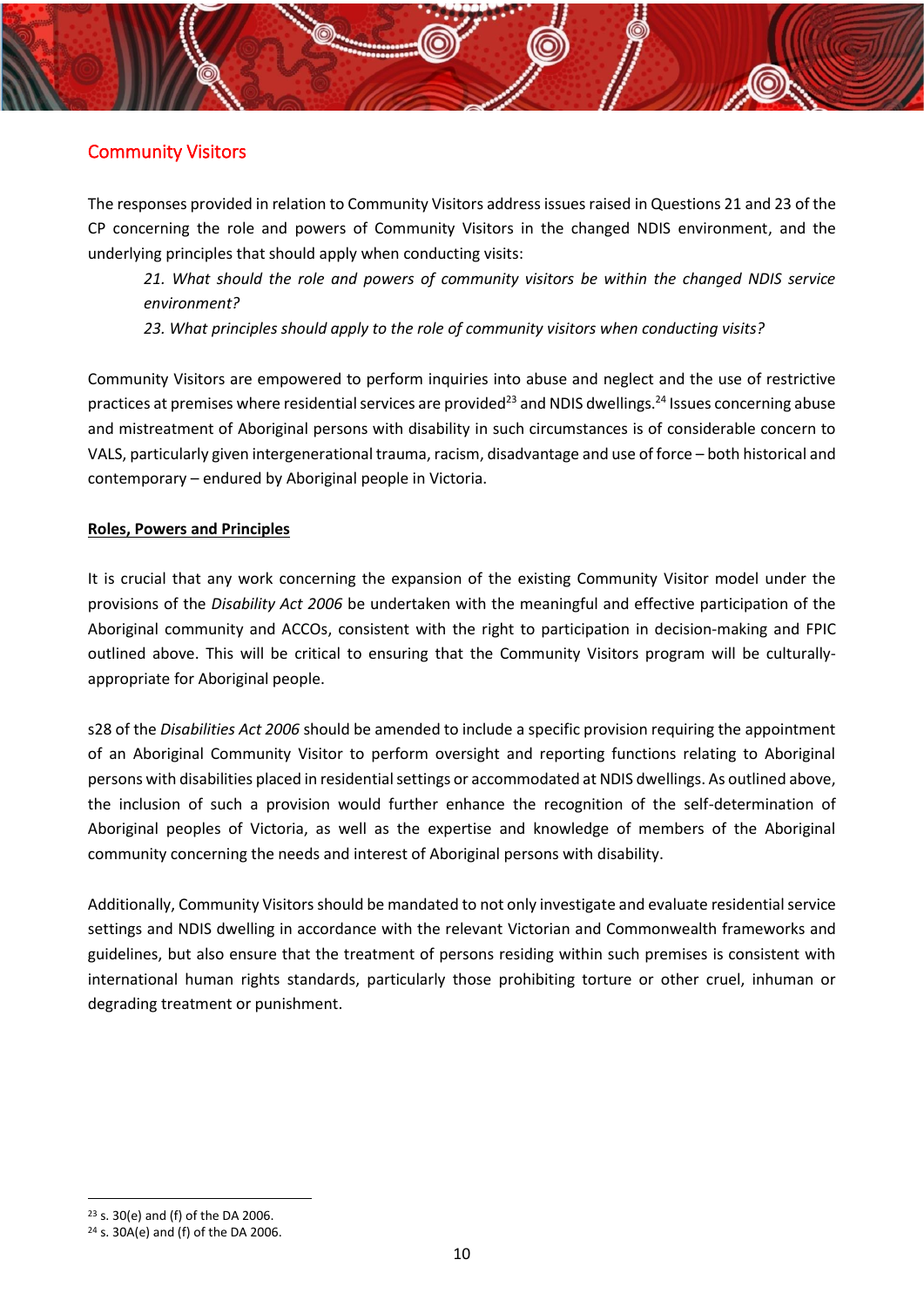#### **OPCAT**

The *Optional Protocol to the Convention Against Torture and Other Cruel, Inhuman or Degrading Treatment* (**OPCAT**) was ratified by Australia in 2017 and mandates the establishment of National Preventive mechanisms (**NPM**s)<sup>25</sup> to visit places where people may be deprived of their liberty, with a view to strengthen protections of such persons against torture and cruel, inhuman or degrading treatment or punishment.<sup>26</sup> VALS reiterates the importance of such mechanisms in providing independent and culturally appropriate oversight of premises where Aboriginal persons are deprived of their liberty.<sup>27</sup>

It is unknown whether the Victorian NPM will be made up of one or several bodies, or whether a new body/bodies will be created or an existing body/bodies will be designated the NPM. While VALS is not advocating for or against Community Visitors program becoming part of the NPM in Victoria, if it is ultimately designated a part of the NPM, its powers, privileges and responsibilities must comply with Victoria's obligations under OPCAT, and it must be culturally appropriate for Aboriginal people.

**Recommendation 7.** s28 of the *Disability Act 2006* should be amended to require that Aboriginal Community Visitors be appointed to perform oversight and reporting functions in relation to Aboriginal persons with disability, at residential services settings and NDIS dwellings.

**Recommendation 8.** The Department should engage in transparent, inclusive and robust consultations with Aboriginal communities and organisations, such as VALS, to ensure that Community Visitor operations, policies, frameworks and governance are culturally appropriate and safe for Aboriginal people.

**Recommendation 9.** The functions performed by Community Visitors should be culturally appropriate for Aboriginal people. The monitoring and reporting performed by Community Visitors should take into account:

- the legacy and ongoing impacts of colonisation;
- the fact that Aboriginal perspectives of what constitutes torture, or cruel, inhuman or degrading treatment or punishment may diverge from that of non-Aboriginal people;
- the fact that the long-term impact of torture and ill-treatment can be shaped by the survivors' culture and the historic-political context of the ill-treatment (including the history of colonisation); and
- Systemic racism.

**Recommendation 10.** In the event that the Community Visitor Program is designated as a body within Victoria's National Preventive Mechanism, its powers, privileges and responsibilities must comply with obligations under OPCAT.

<sup>25</sup> Article 3 of OPCAT.

<sup>26</sup> Article 4(1) of OPCAT.

<sup>27</sup> VALS (2021). *Building Back Better: Victorian Aboriginal Legal Service COVID-19 Recovery Plan*, pp. 87-91. Available at [https://www.vals.org.au/wp-content/uploads/2021/02/Building-Back-Better-Victorian-Aboriginal-Legal-Service-COVID-19-](https://www.vals.org.au/wp-content/uploads/2021/02/Building-Back-Better-Victorian-Aboriginal-Legal-Service-COVID-19-Recovery-Plan-February-2021-FOR-DISTRIBUTION.pdf) [Recovery-Plan-February-2021-FOR-DISTRIBUTION.pdf.](https://www.vals.org.au/wp-content/uploads/2021/02/Building-Back-Better-Victorian-Aboriginal-Legal-Service-COVID-19-Recovery-Plan-February-2021-FOR-DISTRIBUTION.pdf)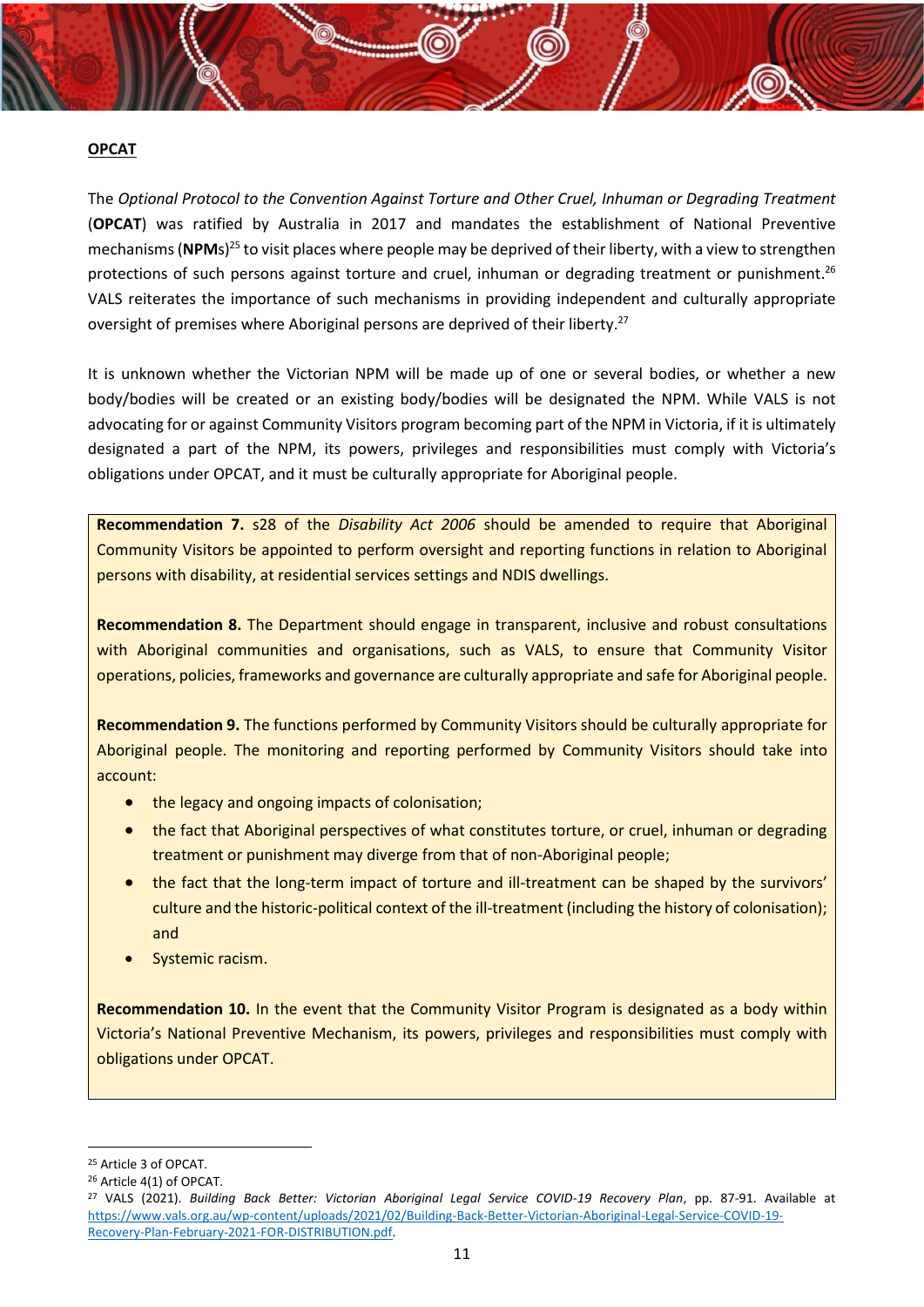#### <span id="page-12-0"></span>Restrictive Practices

The responses provided in relation to restrictive practices address issues raised in Question 29 of the CP concerning how to strengthen the authorisation model of restrictive practices. VALS emphasises that it supports Recommendation 54 of the Royal Commission into Victoria's Mental Health System regarding the elimination of practices involving seclusion and restraint within the next ten years.<sup>28</sup>

The current NDIS framework regulates 5 distinct types of restrictive practices: seclusion, chemical restraint, mechanical restraint, physical restraint and environmental restraint.<sup>29</sup> Meanwhile, the proposed *National Framework for Reducing the Use of Restrictive Practices in the Disability Service Sector* also includes the categories of psycho-social restraints and consequence driven practices as restrictive practices.<sup>30</sup> The regulation of expanded categories of restrictive practices in the *Disability Act 2006* would provide further safeguards to individuals receiving treatment, care and support for mental health and wellbeing issues.

Issues relating to the use of restrictive practices against Aboriginal people are of considerable importance, given historical use of force by agencies of the Australian Government against Aboriginal people, including the use of military expeditions against Aboriginal people to support the expansion of white settlements until the mid-20<sup>th</sup> century; and the Stolen Generation, whereby Aboriginal children were forcibly removed from the custody of their parents by Australian agencies. The historical use of force, coupled with the intergenerational trauma underpinning much of the mental health and wellbeing issues experienced by Aboriginal people today, has the potential to further (re)traumatise Aboriginal people. Any use of restrictive practices must be trauma-informed and/or culturally-appropriate.

**Recommendation 11.** The restrictive practices regulated by the *Disability Act 2006* should include seclusion, chemical restraint, mechanical restraint, physical restraint, environmental restraint, psychosocial restraint and consequence driven practices, consistent with *the National Framework for Reducing the Use of Restrictive Practices in the Disability Service Sector.*

**Recommendation 12.** The *Disability Act 2006* should include distinct provisions to ensure that restrictive practices used against Aboriginal persons adhere to trauma-informed and culturally-appropriate guidelines, developed in consultation with Aboriginal communities and ACCOs, in a manner consistent with the right to free, prior and informed consent in Article 19 of the *United Nations Declaration on the Rights of Indigenous Peoples*.

**Recommendation 13.** Any authorisation of the use of restrictive practices must take into account

- the legacy and ongoing impacts of colonisation;
- the fact that Aboriginal perspectives of what constitutes torture, or cruel, inhuman or degrading treatment or punishment may diverge from that of non-Aboriginal people;

<sup>&</sup>lt;sup>28</sup> Royal Commission into Victoria's Mental Health System (2021). Final Report: Summary and Recommendations. p. 90.

<sup>29</sup> s. 6 of the *National Insurance Disabilities Insurance Scheme (Restrictive Practices and Behaviour Support) Rules 2018* (Cth).

<sup>30</sup> Australian Department of Social Services*. National Framework for Reducing and Eliminating the Use of Restrictive Practices in the Disability Service Sector* (the 'National Framework') (2014), p. 5.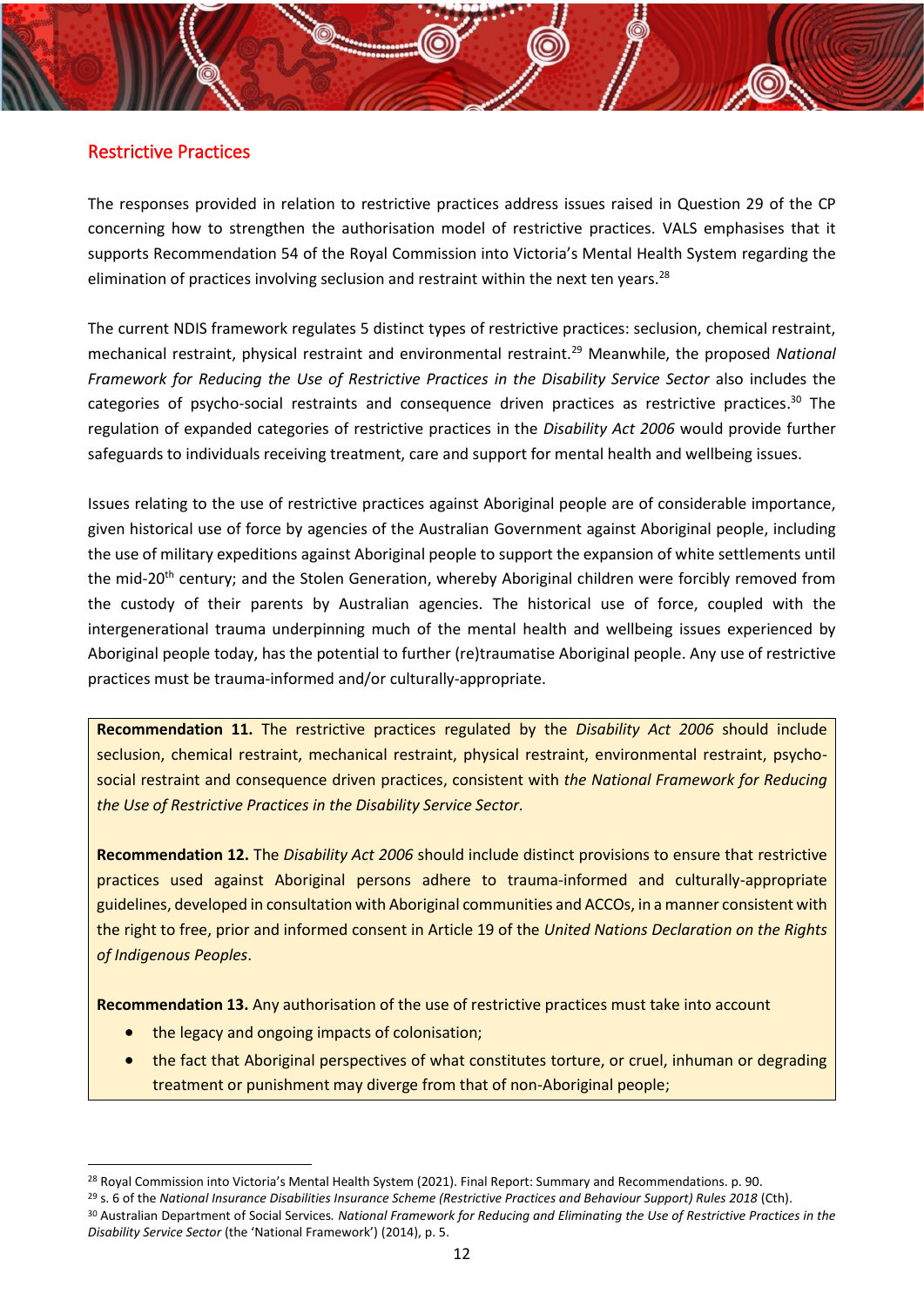- the fact that the long-term impact of torture and ill-treatment can be shaped by the survivors' culture and the historic-political context of the ill-treatment (including the history of colonisation); and
- Systemic racism.

### <span id="page-13-0"></span>Strengthening the Link Between Criminal Orders and Disability Services

The responses provided in relation to strengthening the link between criminal orders and disability services addresses issues raised in Question 34 of the CP, as well as addressing issues relating to the definition of 'disability' raised in Question 6 of the CP.

*6. How could we improve the definitions of 'disability', 'intellectual disability' and 'developmental delay'?*

*34. How could we improve the link between criminal orders and a person's engagement with disability services, and how should advice on this be provided to the courts? Do you think this is best supported through legislation or other means?*

Aboriginal people are disproportionately represented in the Victorian criminal legal system and among people with cognitive disabilities, meaning that the way criminal legal processes treat people with disability is of huge significance to Aboriginal people's individual and collective wellbeing.<sup>31</sup> In 2019-2020, 16.9% of criminal matters opened by VALS' criminal legal practice involved clients with a disability, although this figure relies on individuals having received a diagnosis that identifies their disability. In reality, a higher number of our clients have disabilities, including undiagnosed and untreated disabilities, such as acquired brain injuries (**ABI**s).

Given the potential impacts of the Victorian transition to the NDIS on forensic disability services, VALS would recommend employing a more expansive definition of 'disability' that includes cognitive impairment, psychiatric impairment and psychosocial impairment, among other potential manifestations of disability. The use of such a definition would ensure that gaps in NDIS funding, supports and services impacting on the compliance with the conditions of a civil or criminal order are provided for in accordance with the *Disability Act 2006*.

An existing Victorian model for the definition can be found within s4 of the *Equal Opportunity Act 2010 (Vic)*, which defines 'disability' as:

- (a) total or partial loss of a bodily function; or
- (b) the presence in the body of organisms that may cause disease; or
- (c) total or partial loss of a part of the body; or
- (d) malfunction of a part of the body, including—
	- (i) a mental or psychological disease or disorder;

(ii) a condition or disorder that results in a person learning more slowly than people who do not have that condition or disorder; or

<sup>31</sup> McCausland et al (2017), 'Indigenous People, Mental Health, Cognitive Disability and the Criminal Justice System', *Indigenous Justice Clearinghouse*. Accessed a[t https://www.indigenousjustice.gov.au/wp-content/uploads/mp/files/publications/files/research](https://www.indigenousjustice.gov.au/wp-content/uploads/mp/files/publications/files/research-brief-24-final-31-8-17.pdf)[brief-24-final-31-8-17.pdf.](https://www.indigenousjustice.gov.au/wp-content/uploads/mp/files/publications/files/research-brief-24-final-31-8-17.pdf)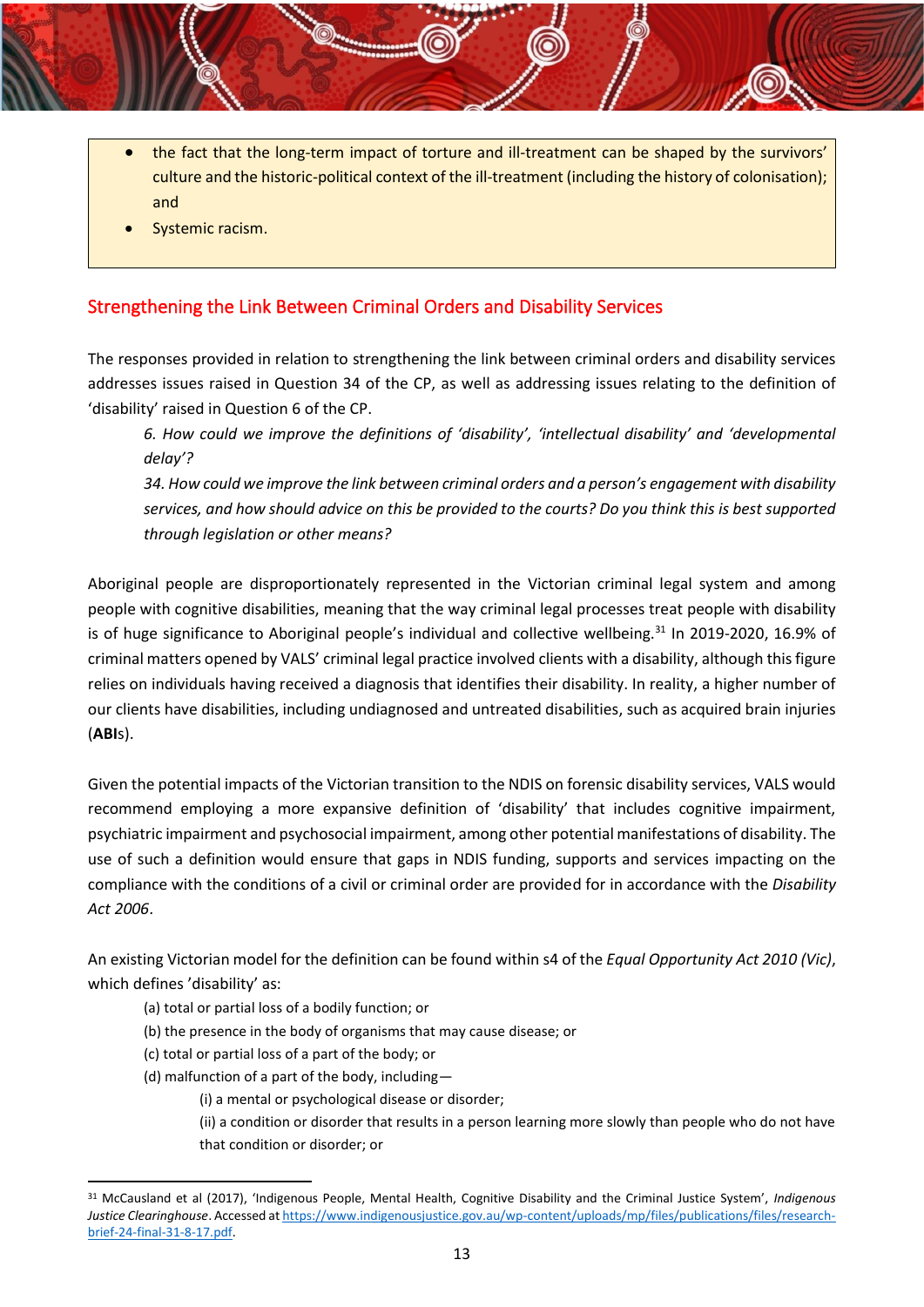(e) malformation or disfigurement of a part of the body— and includes a disability that may exist in the future (including because of a genetic predisposition to that disability) and, to avoid doubt, behaviour that is a symptom or manifestation of a disability;

**Recommendation 14.** The definition of 'disability' in the *Disability Act 2006* should be modelled after the definition provided in the *Equal Opportunity Act 2010* to ensure the provision of forensic disability services to persons with cognitive impairment, psychiatric impairment, psychosocial impairment and other disabilities that are not allocated funding, supports or services under the current NDIS framework.

The definition of 'intellectual disability' in the *Disability Act 2006* should also be updated to ensure that people with psychiatric, cognitive and psychosocial impairments, among other potential manifestations of disability, are eligible for Justice Plans under s80 of the *Sentencing Act 1991*. Justice plans are intended to reduce the likelihood that a person will reoffend, by mandating participation in programs and services to address the specific disability-related needs of the person subject to the order.

The present definition of 'intellectual disability' is too restrictive, given contemporary understandings of intellectual disabilities. The present definition of 'intellectual disability' in the *Disability Act 2006* reflects what the American Psychiatric Association (**APA**) classifies as 'intellectual disability (intellectual developmental disorder)', a specific type of intellectual disability manifests in the developmental period. <sup>32</sup> The current definition of 'intellectual disability' in the *Disability Act 2006* replicates these very narrow parameters.

The APA defines 'intellectual disability' as an impairment affecting intellectual functioning (eg. learning, problem solving and judgement) and adaptive functioning (eg. reasoning, knowledge, memory, social judgement, ability to follow rules and ability to live independently without support). 33 Such criteria can arguably be applied more broadly to cognitive impairments and ABIs noted above, as well as psychiatric and psychosocial impairments, in absence of the exclusive limitation to developmental disorder.

Due to the narrow definition of intellectual disability under the *Disability Act 2006*, many of VALS' clients who are in need of additional support are not eligible for a Justice Plan, due to the fact that the 'intellectual disability' was not diagnosed before the client turned 18 years of age. This issue was also identified by the Centre for Innovative Justice in its recent report on Enabling Justice for People with an Acquired Brain Injury.<sup>34</sup>

Due to the fact that intellectual disabilities - such as cognitive impairments resulting from ABIs and psychiatric impairments with late onsets or resulting from traumatic experience - can manifest later in life, the arbitrary restriction of 'intellectual disability' to impairments diagnosed prior to 18 years of age should be omitted in future revisions and amendments of the *Disability Act 2006.*

<sup>32</sup> Federal Register: The Daily Journal of the United States Government (2013). *Change in Terminology: "Mental Retardation" to "Intellectual Disability"*. Available at [https://www.federalregister.gov/documents/2013/08/01/2013-18552/change-in-terminology](https://www.federalregister.gov/documents/2013/08/01/2013-18552/change-in-terminology-mental-retardation-to-intellectual-disability)[mental-retardation-to-intellectual-disability.](https://www.federalregister.gov/documents/2013/08/01/2013-18552/change-in-terminology-mental-retardation-to-intellectual-disability)

<sup>33</sup> American Psychiatric Association. *What is Intellectual Disability?* Available at [https://www.psychiatry.org/patients](https://www.psychiatry.org/patients-families/intellectual-disability/what-is-intellectual-disability)[families/intellectual-disability/what-is-intellectual-disability.](https://www.psychiatry.org/patients-families/intellectual-disability/what-is-intellectual-disability)

<sup>34</sup> Centre for Innovative Justice and Jesuit Social Services, *Recognition, Respect and Support: Enabling Justice for People with an Acquired Brain Injury*, September 2017, Recommendation 18.